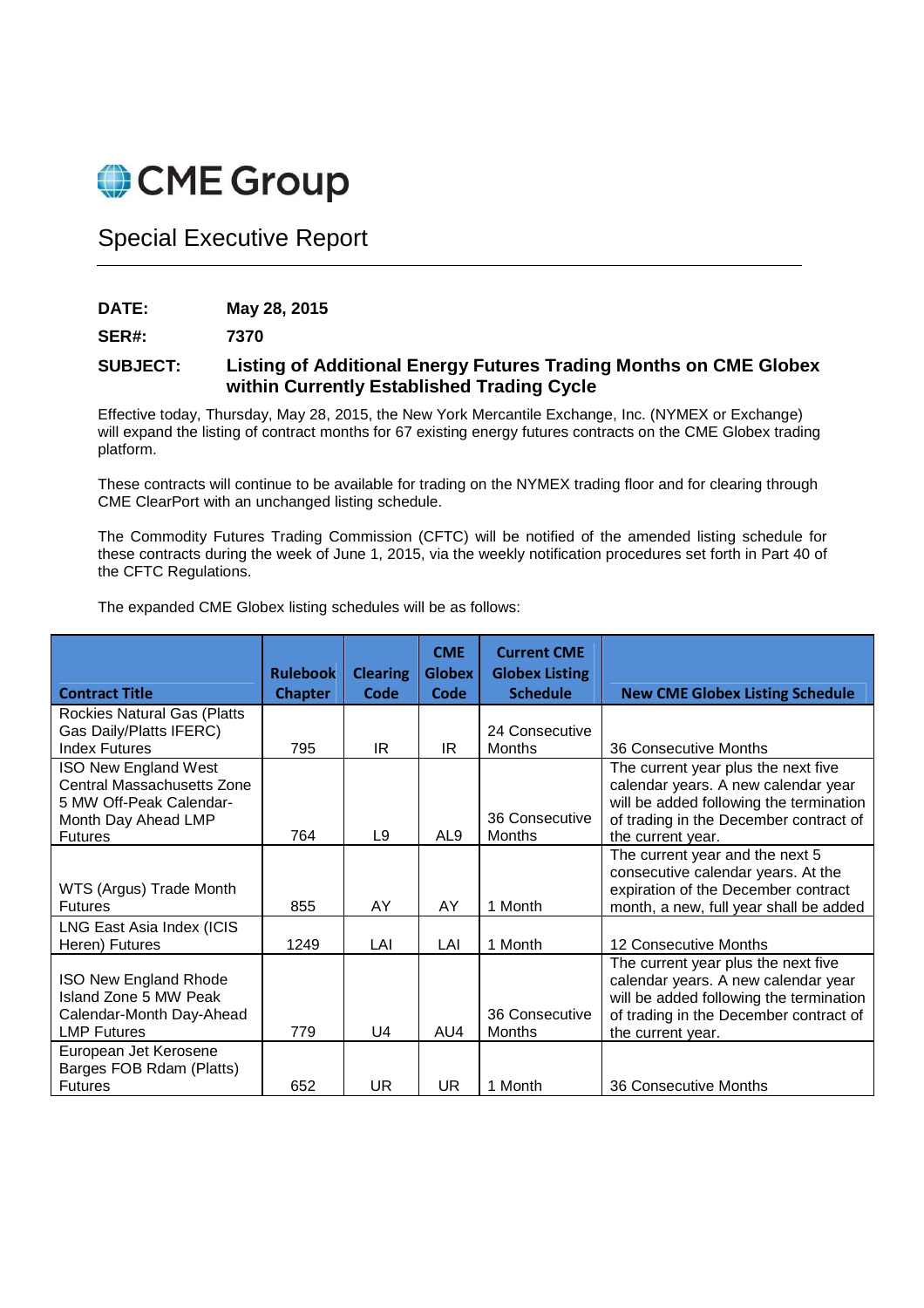| Mont Belvieu Physical<br>Natural Gasoline (OPIS)<br>367<br>3R<br>A <sub>3</sub> R<br>1 Month<br><b>Futures</b><br>36 Consecutive Months<br>Mont Belvieu Physical<br>Ethane (OPIS) Futures<br>A <sub>3</sub> Q<br>1 Month<br>369<br>3Q<br>36 Consecutive Months<br><b>Gulf Coast CBOB Gasoline</b><br>A2 (Platts) Crack Spread<br>GCG<br>978<br>GCG<br>1 Month<br>36 Consecutive Months<br><b>Futures</b><br>MichCon Natural Gas (Platts<br>Gas Daily/Platts IFERC)<br>24 Consecutive<br><b>Index Futures</b><br>882<br>Y8<br>Y8<br><b>Months</b><br>36 Consecutive Months<br>ANR, Oklahoma Natural Gas<br>(Platts Gas Daily/Platts<br>24 Consecutive<br><b>IFERC)</b> Index Futures<br>IQ<br>IQ<br>Months<br>809<br>36 Consecutive Months<br>Mini RBOB Gasoline vs.<br>Gasoline Euro-bob Oxy<br><b>NWE Barges (Argus)</b><br>36 Consecutive<br>1243<br><b>MXB</b><br><b>MXB</b><br><b>Months</b><br>36 Consecutive Months<br><b>Futures</b><br>The current year plus the next five (5)<br>consecutive calendar years. At the<br>expiration of the December contract<br>Mars (Argus) Financial<br><b>MX</b><br><b>MX</b><br>1 Month<br>846<br>month, a new, full year shall be added<br><b>Futures</b><br>Gulf Coast Unl 87 Gasoline<br>M2 (Platts) Crack Spread<br>GCC<br>GCC<br><b>Futures</b><br>975<br>1 Month<br>36 Consecutive Months<br>Current year plus the next four<br>calendar years with a new calendar<br>year added following the termination<br>of trading in the December contract<br><b>Ontario Peak Calendar-</b><br>36 Consecutive<br><b>OPM</b><br><b>Month Futures</b><br>960<br><b>OMM</b><br>Months<br>month of the current year.<br>The current year plus the next five<br>calendar years. A new calendar year<br>will be added following the termination<br>ERCOT North 345 kV Hub<br>36 Consecutive<br>of trading in the December contract of<br>Day-Ahead 5 MW Peak<br><b>ERE</b><br>1035<br>EAC<br>Months<br><b>Futures</b><br>the current year<br>The current year plus the next five<br>calendar years. A new calendar year<br>ERCOT South 345 kV Hub<br>will be added following the termination<br>of trading in the December contract of<br>Day-Ahead 5 MW Off-Peak<br>36 Consecutive<br>1040<br><b>ERA</b><br>EAB<br>Months<br><b>Futures</b><br>the current year<br>Gulf Coast ULSD (Argus)<br><b>CF</b><br><b>CF</b><br>1 Month<br>36 Consecutive Months<br><b>Crack Spread Futures</b><br>571<br>Gulf Coast Unl 87 (Argus)<br><b>CK</b><br><b>CK</b><br><b>Crack Spread Futures</b><br>1 Month<br>36 Consecutive Months<br>572<br>Gulf Coast Unl 87 (Argus)<br><b>Futures</b><br>AW<br>AAW<br>1 Month<br>36 Consecutive Months<br>565<br>Chicago ULSD (Platts)<br>4C<br>4C<br>1 Month<br><b>Futures</b><br>452<br>36 Consecutive Months<br>Gulf Coast Jet (Argus) |                |     |    |    |         |                       |
|-------------------------------------------------------------------------------------------------------------------------------------------------------------------------------------------------------------------------------------------------------------------------------------------------------------------------------------------------------------------------------------------------------------------------------------------------------------------------------------------------------------------------------------------------------------------------------------------------------------------------------------------------------------------------------------------------------------------------------------------------------------------------------------------------------------------------------------------------------------------------------------------------------------------------------------------------------------------------------------------------------------------------------------------------------------------------------------------------------------------------------------------------------------------------------------------------------------------------------------------------------------------------------------------------------------------------------------------------------------------------------------------------------------------------------------------------------------------------------------------------------------------------------------------------------------------------------------------------------------------------------------------------------------------------------------------------------------------------------------------------------------------------------------------------------------------------------------------------------------------------------------------------------------------------------------------------------------------------------------------------------------------------------------------------------------------------------------------------------------------------------------------------------------------------------------------------------------------------------------------------------------------------------------------------------------------------------------------------------------------------------------------------------------------------------------------------------------------------------------------------------------------------------------------------------------------------------------------------------------------------------------------------------------------------------------------------------------------------------------------------------------------------------------------------------|----------------|-----|----|----|---------|-----------------------|
|                                                                                                                                                                                                                                                                                                                                                                                                                                                                                                                                                                                                                                                                                                                                                                                                                                                                                                                                                                                                                                                                                                                                                                                                                                                                                                                                                                                                                                                                                                                                                                                                                                                                                                                                                                                                                                                                                                                                                                                                                                                                                                                                                                                                                                                                                                                                                                                                                                                                                                                                                                                                                                                                                                                                                                                                       |                |     |    |    |         |                       |
|                                                                                                                                                                                                                                                                                                                                                                                                                                                                                                                                                                                                                                                                                                                                                                                                                                                                                                                                                                                                                                                                                                                                                                                                                                                                                                                                                                                                                                                                                                                                                                                                                                                                                                                                                                                                                                                                                                                                                                                                                                                                                                                                                                                                                                                                                                                                                                                                                                                                                                                                                                                                                                                                                                                                                                                                       |                |     |    |    |         |                       |
|                                                                                                                                                                                                                                                                                                                                                                                                                                                                                                                                                                                                                                                                                                                                                                                                                                                                                                                                                                                                                                                                                                                                                                                                                                                                                                                                                                                                                                                                                                                                                                                                                                                                                                                                                                                                                                                                                                                                                                                                                                                                                                                                                                                                                                                                                                                                                                                                                                                                                                                                                                                                                                                                                                                                                                                                       |                |     |    |    |         |                       |
|                                                                                                                                                                                                                                                                                                                                                                                                                                                                                                                                                                                                                                                                                                                                                                                                                                                                                                                                                                                                                                                                                                                                                                                                                                                                                                                                                                                                                                                                                                                                                                                                                                                                                                                                                                                                                                                                                                                                                                                                                                                                                                                                                                                                                                                                                                                                                                                                                                                                                                                                                                                                                                                                                                                                                                                                       |                |     |    |    |         |                       |
|                                                                                                                                                                                                                                                                                                                                                                                                                                                                                                                                                                                                                                                                                                                                                                                                                                                                                                                                                                                                                                                                                                                                                                                                                                                                                                                                                                                                                                                                                                                                                                                                                                                                                                                                                                                                                                                                                                                                                                                                                                                                                                                                                                                                                                                                                                                                                                                                                                                                                                                                                                                                                                                                                                                                                                                                       |                |     |    |    |         |                       |
|                                                                                                                                                                                                                                                                                                                                                                                                                                                                                                                                                                                                                                                                                                                                                                                                                                                                                                                                                                                                                                                                                                                                                                                                                                                                                                                                                                                                                                                                                                                                                                                                                                                                                                                                                                                                                                                                                                                                                                                                                                                                                                                                                                                                                                                                                                                                                                                                                                                                                                                                                                                                                                                                                                                                                                                                       |                |     |    |    |         |                       |
|                                                                                                                                                                                                                                                                                                                                                                                                                                                                                                                                                                                                                                                                                                                                                                                                                                                                                                                                                                                                                                                                                                                                                                                                                                                                                                                                                                                                                                                                                                                                                                                                                                                                                                                                                                                                                                                                                                                                                                                                                                                                                                                                                                                                                                                                                                                                                                                                                                                                                                                                                                                                                                                                                                                                                                                                       |                |     |    |    |         |                       |
|                                                                                                                                                                                                                                                                                                                                                                                                                                                                                                                                                                                                                                                                                                                                                                                                                                                                                                                                                                                                                                                                                                                                                                                                                                                                                                                                                                                                                                                                                                                                                                                                                                                                                                                                                                                                                                                                                                                                                                                                                                                                                                                                                                                                                                                                                                                                                                                                                                                                                                                                                                                                                                                                                                                                                                                                       |                |     |    |    |         |                       |
|                                                                                                                                                                                                                                                                                                                                                                                                                                                                                                                                                                                                                                                                                                                                                                                                                                                                                                                                                                                                                                                                                                                                                                                                                                                                                                                                                                                                                                                                                                                                                                                                                                                                                                                                                                                                                                                                                                                                                                                                                                                                                                                                                                                                                                                                                                                                                                                                                                                                                                                                                                                                                                                                                                                                                                                                       |                |     |    |    |         |                       |
|                                                                                                                                                                                                                                                                                                                                                                                                                                                                                                                                                                                                                                                                                                                                                                                                                                                                                                                                                                                                                                                                                                                                                                                                                                                                                                                                                                                                                                                                                                                                                                                                                                                                                                                                                                                                                                                                                                                                                                                                                                                                                                                                                                                                                                                                                                                                                                                                                                                                                                                                                                                                                                                                                                                                                                                                       |                |     |    |    |         |                       |
|                                                                                                                                                                                                                                                                                                                                                                                                                                                                                                                                                                                                                                                                                                                                                                                                                                                                                                                                                                                                                                                                                                                                                                                                                                                                                                                                                                                                                                                                                                                                                                                                                                                                                                                                                                                                                                                                                                                                                                                                                                                                                                                                                                                                                                                                                                                                                                                                                                                                                                                                                                                                                                                                                                                                                                                                       |                |     |    |    |         |                       |
|                                                                                                                                                                                                                                                                                                                                                                                                                                                                                                                                                                                                                                                                                                                                                                                                                                                                                                                                                                                                                                                                                                                                                                                                                                                                                                                                                                                                                                                                                                                                                                                                                                                                                                                                                                                                                                                                                                                                                                                                                                                                                                                                                                                                                                                                                                                                                                                                                                                                                                                                                                                                                                                                                                                                                                                                       |                |     |    |    |         |                       |
|                                                                                                                                                                                                                                                                                                                                                                                                                                                                                                                                                                                                                                                                                                                                                                                                                                                                                                                                                                                                                                                                                                                                                                                                                                                                                                                                                                                                                                                                                                                                                                                                                                                                                                                                                                                                                                                                                                                                                                                                                                                                                                                                                                                                                                                                                                                                                                                                                                                                                                                                                                                                                                                                                                                                                                                                       |                |     |    |    |         |                       |
|                                                                                                                                                                                                                                                                                                                                                                                                                                                                                                                                                                                                                                                                                                                                                                                                                                                                                                                                                                                                                                                                                                                                                                                                                                                                                                                                                                                                                                                                                                                                                                                                                                                                                                                                                                                                                                                                                                                                                                                                                                                                                                                                                                                                                                                                                                                                                                                                                                                                                                                                                                                                                                                                                                                                                                                                       |                |     |    |    |         |                       |
|                                                                                                                                                                                                                                                                                                                                                                                                                                                                                                                                                                                                                                                                                                                                                                                                                                                                                                                                                                                                                                                                                                                                                                                                                                                                                                                                                                                                                                                                                                                                                                                                                                                                                                                                                                                                                                                                                                                                                                                                                                                                                                                                                                                                                                                                                                                                                                                                                                                                                                                                                                                                                                                                                                                                                                                                       |                |     |    |    |         |                       |
|                                                                                                                                                                                                                                                                                                                                                                                                                                                                                                                                                                                                                                                                                                                                                                                                                                                                                                                                                                                                                                                                                                                                                                                                                                                                                                                                                                                                                                                                                                                                                                                                                                                                                                                                                                                                                                                                                                                                                                                                                                                                                                                                                                                                                                                                                                                                                                                                                                                                                                                                                                                                                                                                                                                                                                                                       |                |     |    |    |         |                       |
|                                                                                                                                                                                                                                                                                                                                                                                                                                                                                                                                                                                                                                                                                                                                                                                                                                                                                                                                                                                                                                                                                                                                                                                                                                                                                                                                                                                                                                                                                                                                                                                                                                                                                                                                                                                                                                                                                                                                                                                                                                                                                                                                                                                                                                                                                                                                                                                                                                                                                                                                                                                                                                                                                                                                                                                                       |                |     |    |    |         |                       |
|                                                                                                                                                                                                                                                                                                                                                                                                                                                                                                                                                                                                                                                                                                                                                                                                                                                                                                                                                                                                                                                                                                                                                                                                                                                                                                                                                                                                                                                                                                                                                                                                                                                                                                                                                                                                                                                                                                                                                                                                                                                                                                                                                                                                                                                                                                                                                                                                                                                                                                                                                                                                                                                                                                                                                                                                       |                |     |    |    |         |                       |
|                                                                                                                                                                                                                                                                                                                                                                                                                                                                                                                                                                                                                                                                                                                                                                                                                                                                                                                                                                                                                                                                                                                                                                                                                                                                                                                                                                                                                                                                                                                                                                                                                                                                                                                                                                                                                                                                                                                                                                                                                                                                                                                                                                                                                                                                                                                                                                                                                                                                                                                                                                                                                                                                                                                                                                                                       |                |     |    |    |         |                       |
|                                                                                                                                                                                                                                                                                                                                                                                                                                                                                                                                                                                                                                                                                                                                                                                                                                                                                                                                                                                                                                                                                                                                                                                                                                                                                                                                                                                                                                                                                                                                                                                                                                                                                                                                                                                                                                                                                                                                                                                                                                                                                                                                                                                                                                                                                                                                                                                                                                                                                                                                                                                                                                                                                                                                                                                                       |                |     |    |    |         |                       |
|                                                                                                                                                                                                                                                                                                                                                                                                                                                                                                                                                                                                                                                                                                                                                                                                                                                                                                                                                                                                                                                                                                                                                                                                                                                                                                                                                                                                                                                                                                                                                                                                                                                                                                                                                                                                                                                                                                                                                                                                                                                                                                                                                                                                                                                                                                                                                                                                                                                                                                                                                                                                                                                                                                                                                                                                       |                |     |    |    |         |                       |
|                                                                                                                                                                                                                                                                                                                                                                                                                                                                                                                                                                                                                                                                                                                                                                                                                                                                                                                                                                                                                                                                                                                                                                                                                                                                                                                                                                                                                                                                                                                                                                                                                                                                                                                                                                                                                                                                                                                                                                                                                                                                                                                                                                                                                                                                                                                                                                                                                                                                                                                                                                                                                                                                                                                                                                                                       |                |     |    |    |         |                       |
|                                                                                                                                                                                                                                                                                                                                                                                                                                                                                                                                                                                                                                                                                                                                                                                                                                                                                                                                                                                                                                                                                                                                                                                                                                                                                                                                                                                                                                                                                                                                                                                                                                                                                                                                                                                                                                                                                                                                                                                                                                                                                                                                                                                                                                                                                                                                                                                                                                                                                                                                                                                                                                                                                                                                                                                                       |                |     |    |    |         |                       |
|                                                                                                                                                                                                                                                                                                                                                                                                                                                                                                                                                                                                                                                                                                                                                                                                                                                                                                                                                                                                                                                                                                                                                                                                                                                                                                                                                                                                                                                                                                                                                                                                                                                                                                                                                                                                                                                                                                                                                                                                                                                                                                                                                                                                                                                                                                                                                                                                                                                                                                                                                                                                                                                                                                                                                                                                       |                |     |    |    |         |                       |
|                                                                                                                                                                                                                                                                                                                                                                                                                                                                                                                                                                                                                                                                                                                                                                                                                                                                                                                                                                                                                                                                                                                                                                                                                                                                                                                                                                                                                                                                                                                                                                                                                                                                                                                                                                                                                                                                                                                                                                                                                                                                                                                                                                                                                                                                                                                                                                                                                                                                                                                                                                                                                                                                                                                                                                                                       |                |     |    |    |         |                       |
|                                                                                                                                                                                                                                                                                                                                                                                                                                                                                                                                                                                                                                                                                                                                                                                                                                                                                                                                                                                                                                                                                                                                                                                                                                                                                                                                                                                                                                                                                                                                                                                                                                                                                                                                                                                                                                                                                                                                                                                                                                                                                                                                                                                                                                                                                                                                                                                                                                                                                                                                                                                                                                                                                                                                                                                                       |                |     |    |    |         |                       |
|                                                                                                                                                                                                                                                                                                                                                                                                                                                                                                                                                                                                                                                                                                                                                                                                                                                                                                                                                                                                                                                                                                                                                                                                                                                                                                                                                                                                                                                                                                                                                                                                                                                                                                                                                                                                                                                                                                                                                                                                                                                                                                                                                                                                                                                                                                                                                                                                                                                                                                                                                                                                                                                                                                                                                                                                       |                |     |    |    |         |                       |
|                                                                                                                                                                                                                                                                                                                                                                                                                                                                                                                                                                                                                                                                                                                                                                                                                                                                                                                                                                                                                                                                                                                                                                                                                                                                                                                                                                                                                                                                                                                                                                                                                                                                                                                                                                                                                                                                                                                                                                                                                                                                                                                                                                                                                                                                                                                                                                                                                                                                                                                                                                                                                                                                                                                                                                                                       |                |     |    |    |         |                       |
|                                                                                                                                                                                                                                                                                                                                                                                                                                                                                                                                                                                                                                                                                                                                                                                                                                                                                                                                                                                                                                                                                                                                                                                                                                                                                                                                                                                                                                                                                                                                                                                                                                                                                                                                                                                                                                                                                                                                                                                                                                                                                                                                                                                                                                                                                                                                                                                                                                                                                                                                                                                                                                                                                                                                                                                                       |                |     |    |    |         |                       |
|                                                                                                                                                                                                                                                                                                                                                                                                                                                                                                                                                                                                                                                                                                                                                                                                                                                                                                                                                                                                                                                                                                                                                                                                                                                                                                                                                                                                                                                                                                                                                                                                                                                                                                                                                                                                                                                                                                                                                                                                                                                                                                                                                                                                                                                                                                                                                                                                                                                                                                                                                                                                                                                                                                                                                                                                       |                |     |    |    |         |                       |
|                                                                                                                                                                                                                                                                                                                                                                                                                                                                                                                                                                                                                                                                                                                                                                                                                                                                                                                                                                                                                                                                                                                                                                                                                                                                                                                                                                                                                                                                                                                                                                                                                                                                                                                                                                                                                                                                                                                                                                                                                                                                                                                                                                                                                                                                                                                                                                                                                                                                                                                                                                                                                                                                                                                                                                                                       |                |     |    |    |         |                       |
|                                                                                                                                                                                                                                                                                                                                                                                                                                                                                                                                                                                                                                                                                                                                                                                                                                                                                                                                                                                                                                                                                                                                                                                                                                                                                                                                                                                                                                                                                                                                                                                                                                                                                                                                                                                                                                                                                                                                                                                                                                                                                                                                                                                                                                                                                                                                                                                                                                                                                                                                                                                                                                                                                                                                                                                                       |                |     |    |    |         |                       |
|                                                                                                                                                                                                                                                                                                                                                                                                                                                                                                                                                                                                                                                                                                                                                                                                                                                                                                                                                                                                                                                                                                                                                                                                                                                                                                                                                                                                                                                                                                                                                                                                                                                                                                                                                                                                                                                                                                                                                                                                                                                                                                                                                                                                                                                                                                                                                                                                                                                                                                                                                                                                                                                                                                                                                                                                       |                |     |    |    |         |                       |
|                                                                                                                                                                                                                                                                                                                                                                                                                                                                                                                                                                                                                                                                                                                                                                                                                                                                                                                                                                                                                                                                                                                                                                                                                                                                                                                                                                                                                                                                                                                                                                                                                                                                                                                                                                                                                                                                                                                                                                                                                                                                                                                                                                                                                                                                                                                                                                                                                                                                                                                                                                                                                                                                                                                                                                                                       |                |     |    |    |         |                       |
|                                                                                                                                                                                                                                                                                                                                                                                                                                                                                                                                                                                                                                                                                                                                                                                                                                                                                                                                                                                                                                                                                                                                                                                                                                                                                                                                                                                                                                                                                                                                                                                                                                                                                                                                                                                                                                                                                                                                                                                                                                                                                                                                                                                                                                                                                                                                                                                                                                                                                                                                                                                                                                                                                                                                                                                                       | <b>Futures</b> | 567 | AF | AF | 1 Month | 36 Consecutive Months |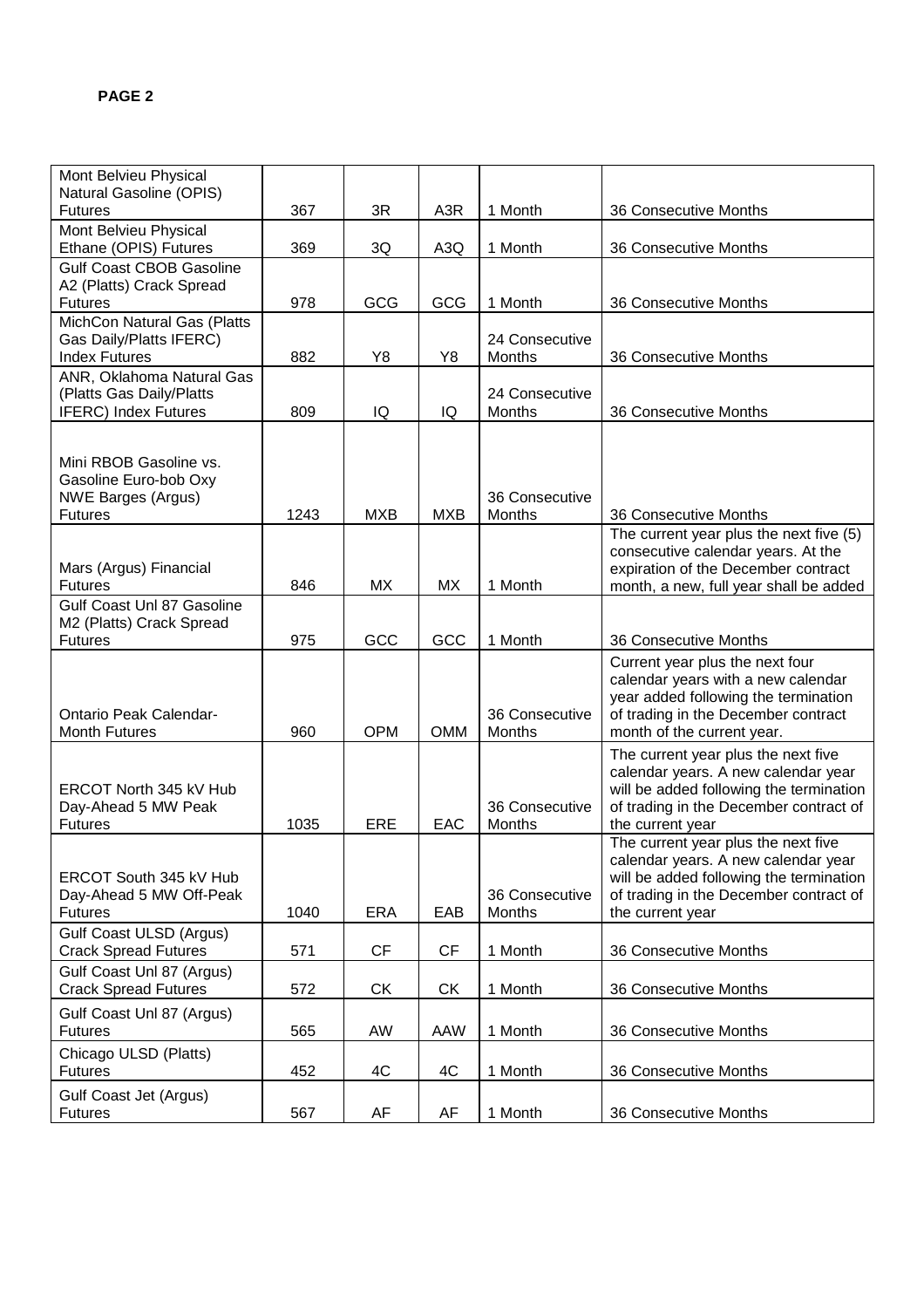| <b>Trunkline ELA Natural Gas</b><br>(Platts Gas Daily/Platts                                         |      |                 |                 | 24 Consecutive                  |                                                                                                                                                                                      |
|------------------------------------------------------------------------------------------------------|------|-----------------|-----------------|---------------------------------|--------------------------------------------------------------------------------------------------------------------------------------------------------------------------------------|
| <b>IFERC)</b> Index Futures                                                                          | 837  | M7              | M7              | Months                          | 36 Consecutive Months                                                                                                                                                                |
| Mont Belvieu Physical Iso-<br>Butane (OPIS) Futures                                                  | 368  | 3L              | 3L              | 1 Month                         | 36 Consecutive Months                                                                                                                                                                |
| Southern Natural, Louisiana<br>Natural Gas (Platts Gas<br>Daily/Platts IFERC) Index                  | 836  | M <sub>8</sub>  | M <sub>8</sub>  | 24 Consecutive<br>Months        | 36 Consecutive Months                                                                                                                                                                |
| Tennessee 500 Leg Natural<br>Gas (Platts Gas Daily/Platts<br><b>IFERC)</b> Index Futures             | 881  | Y7              | <b>Y7</b>       | 24 Consecutive<br><b>Months</b> | 36 Consecutive Months                                                                                                                                                                |
| <b>TETCO M-3 Natural Gas</b><br>(Platts Gas Daily/Platts<br><b>IFERC)</b> Index Futures              | 798  | IX              | IX              | 24 Consecutive<br>months        | 36 Consecutive Months                                                                                                                                                                |
| <b>Gulf Coast CBOB Gasoline</b><br>A1 (Platts) Futures                                               | 980  | CBO             | CBO             | 1 Month                         | 36 Consecutive Months                                                                                                                                                                |
| Gulf Coast ULSD (Argus)<br><b>Futures</b>                                                            | 566  | AJ              | AJ              | 1 Month                         | 36 Consecutive Months                                                                                                                                                                |
| NY RBOB (Platts) Financial<br><b>Futures</b>                                                         | 562  | <b>RY</b>       | <b>RYA</b>      | 1 Month                         | 36 Consecutive Months                                                                                                                                                                |
| 3.5% Fuel Oil Cargoes FOB<br>MED (Platts) Crack Spread<br><b>Futures</b>                             | 735  | FL.             | <b>FL</b>       | 1 Month                         | The current year and the next 2<br>years. A new calendar year will be<br>added following the termination of<br>trading in the December contract of<br>the current year.              |
| PJM Penelec Zone Off-Peak<br>Calendar-Month Day-Ahead<br><b>LMP Swap Futures</b>                     | 293  | 50              | A50             | 36 Consecutive<br>Months        | The current year plus the next five<br>calendar years. A new calendar year<br>will be added following the termination<br>of trading in the December contract of<br>the current year. |
| PJM BGE Zone Peak<br>Calendar-Month Day-Ahead<br><b>LMP Futures</b>                                  | 160  | E <sub>3</sub>  | AE3             | 36 Consecutive<br>Months        | The current year plus the next five<br>calendar years. A new calendar year<br>will be added following the termination<br>of trading in the December contract of<br>the current year. |
| <b>ISO New England Maine</b><br>Zone 5 MW Off-Peak<br>Calendar-Month Day-Ahead<br><b>LMP Futures</b> | 598  | W <sub>2</sub>  | AW <sub>2</sub> | 36 Consecutive<br>Months        | The current year plus the next five<br>calendar years. A new calendar year<br>will be added following the termination<br>of trading in the December contract of<br>the current year. |
| PJM Meted Zone Peak<br>Calendar-Month Day-Ahead<br><b>LMP Swap Futures</b>                           | 272  | 47              | A47             | 36 Consecutive<br>Months        | The current year plus the next five<br>calendar years. A new calendar year<br>will be added following the termination<br>of trading in the December contract of<br>the current year. |
| ERCOT South 345 kV Hub 5<br><b>MW Peak Futures</b>                                                   | 284  | 19              | AI9             | 36 Consecutive<br>Months        | The current year plus the next five<br>calendar years. A new calendar year<br>will be added following the termination<br>of trading in the December contract of<br>the current year. |
| ULSD 10ppm Cargoes CIF<br>NWE (Platts) vs. NY Harbor<br><b>ULSD Futures</b>                          | 1207 | EO <sub>1</sub> | EO <sub>1</sub> | 2 Consecutive<br>Months         | 24 Consecutive Months                                                                                                                                                                |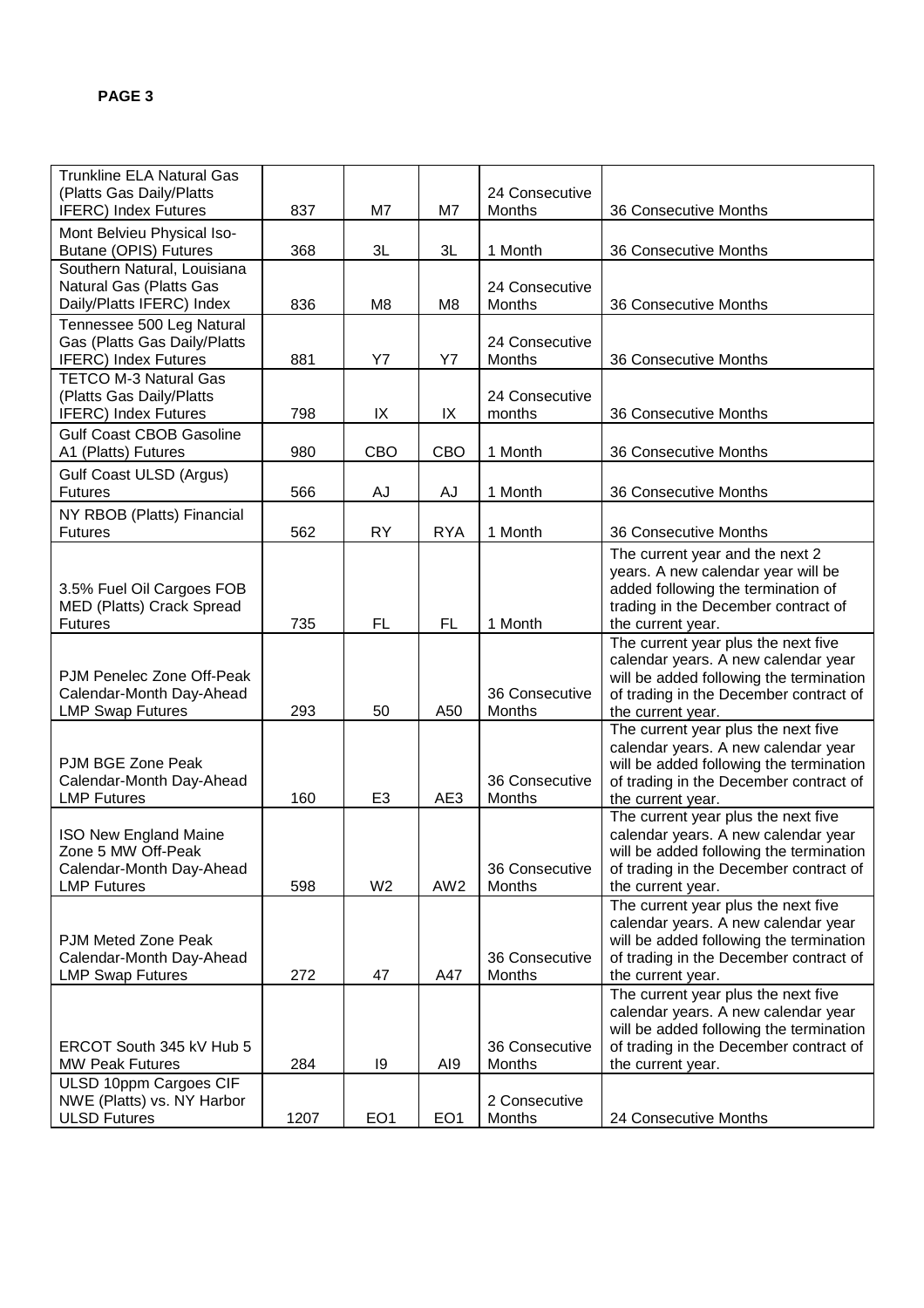| Argus Sour Crude Index<br>(ASCI) vs. WTI Diff Spread                                                         | 222  | 36             | 36               | 1 Month                  | 36 Consecutive Months                                                                                                                                                               |
|--------------------------------------------------------------------------------------------------------------|------|----------------|------------------|--------------------------|-------------------------------------------------------------------------------------------------------------------------------------------------------------------------------------|
| Columbia Gulf, Mainline<br>Natural Gas (Platts Gas<br>Daily/Platts IFERC) Index<br><b>Futures</b>            | 444  | L2             | L <sub>2</sub>   | 24 Consecutive<br>Months | 36 Consecutive Months                                                                                                                                                               |
| <b>Enable Natural Gas (Platts</b><br>Gas Daily/Platts IFERC)<br><b>Index Futures</b>                         | 810  | Ш              | Ш                | 24 Consecutive<br>Months | 36 Consecutive Months                                                                                                                                                               |
| LNG Japan/Korea Marker<br>(Platts) Futures                                                                   | 868  | <b>JKM</b>     | <b>JKM</b>       | 1 Month                  | 12 Consecutive Months                                                                                                                                                               |
| Dominion, South Point<br>Natural Gas (Platts Gas<br>Daily/Platts IFERC) Index                                | 794  | IH             | <b>DIH</b>       | 24 Consecutive<br>months | 36 Consecutive Months                                                                                                                                                               |
| NY Jet Fuel (Platts) Futures                                                                                 | 412  | 1Q             | A <sub>1</sub> Q | 1 Month                  | 36 Consecutive Months                                                                                                                                                               |
| PG&E Citygate Natural Gas<br>(Platts Gas Daily/Platts                                                        | 792  | ΙK             | ΙK               | 24 Consecutive<br>Months | 36 Consecutive Months                                                                                                                                                               |
| Mars (Argus) Trade Month<br><b>Futures</b>                                                                   | 847  | MO             | <b>MO</b>        | 1 Month                  | The current year and the next five (5)<br>consecutive calendar years. At the<br>expiration of the December contract<br>month, a new, full year shall be added                       |
| RBOB Last Day Financial<br><b>Futures</b>                                                                    | 830  | 27             | 27               | 1 Month                  | 36 Consecutive Months                                                                                                                                                               |
| <b>ISO New England</b><br>Connecticut Zone 5 MW Off-<br>Peak Calendar-Month Day-<br><b>Ahead LMP Futures</b> | 592  | P <sub>3</sub> | AP3              | 36 Consecutive<br>Months | The current year plus the next five<br>calendar years. A new calendar year<br>will be added following the termination<br>of trading in the December contract of<br>the current year |
| PJM ATSI Zone 5 MW Peak<br>Calendar-Month Day-Ahead<br><b>Futures</b>                                        | 1136 | <b>MPD</b>     | <b>MPP</b>       | 36 Consecutive<br>Months | Current year plus the next five<br>calendar years with a new calendar<br>year added following the termination<br>of trading in the December contract<br>month of the current year.  |
| PJM ATSI Zone 5 MW Off-<br>Peak Calendar-Month Day-<br><b>Ahead Futures</b>                                  | 1138 | <b>MOD</b>     | <b>MDD</b>       | 36 Consecutive<br>Months | The current year plus the next five<br>calendar years. A new calendar year<br>will be added following the termination<br>of trading in the December contract of<br>the current year |
| ERCOT Houston 345 kV<br>Hub Day-Ahead 5 MW Off-<br>Peak Futures                                              | 1037 | EHP            | EAA              | 36 Consecutive<br>Months | The current year plus the next five<br>calendar years. A new calendar year<br>will be added following the termination<br>of trading in the December contract of<br>the current year |
| ERCOT Houston 345 kV<br>Hub 5 MW Off-Peak Futures                                                            | 277  | $ 2\rangle$    | AI <sub>2</sub>  | 36 Consecutive<br>Months | The current year plus the next five<br>calendar years. A new calendar year<br>will be added following the termination<br>of trading in the December contract of<br>the current year |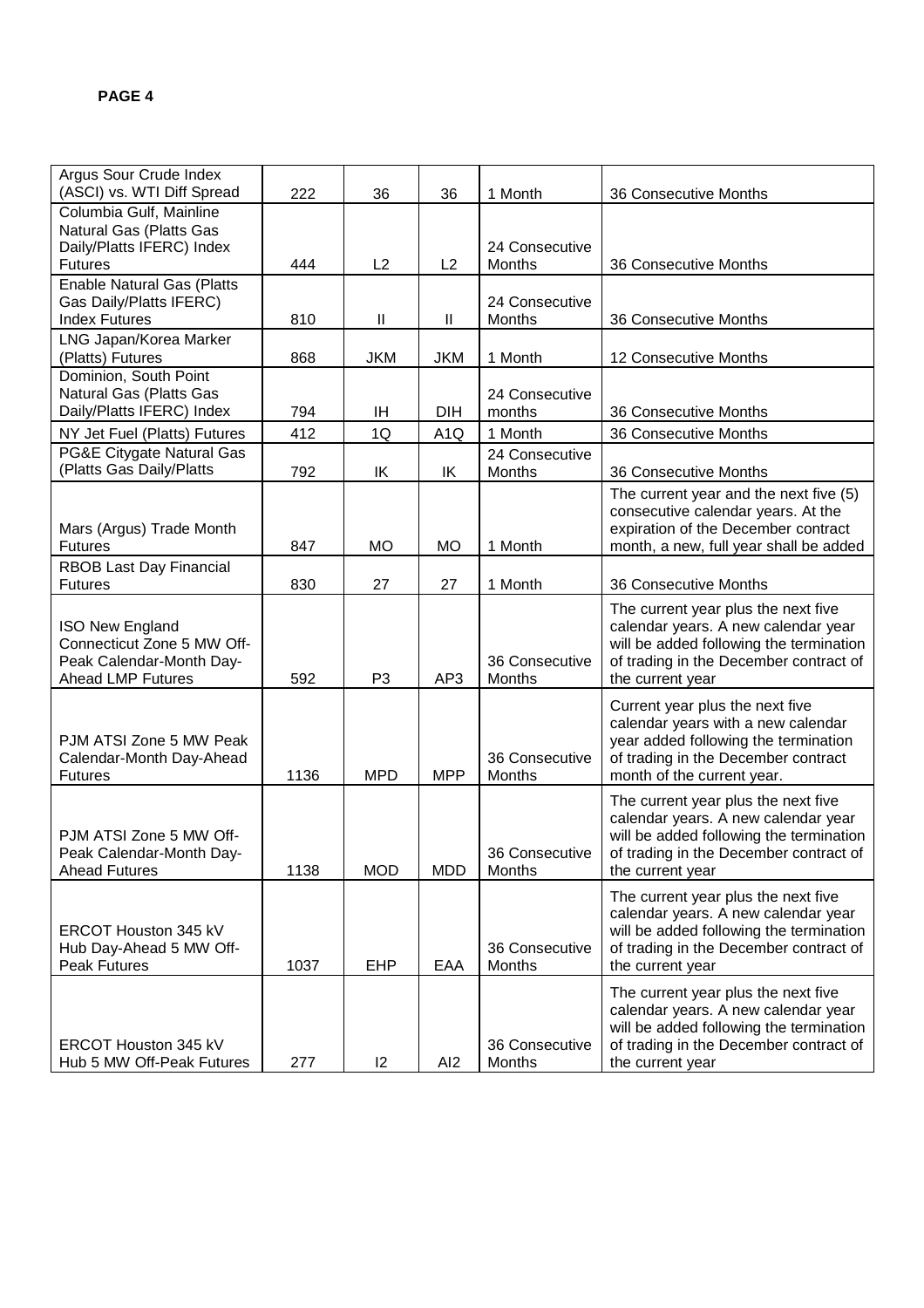| ISO New England North<br>East Massachusetts Zone 5<br><b>MW Peak Calendar-Month</b><br>Day-Ahead LMP Futures | 595  | P7             | AP7            | 36 Consecutive<br>Months                                                           | The current year plus the next five<br>calendar years. A new calendar year<br>will be added following the termination<br>of trading in the December contract of<br>the current year  |
|--------------------------------------------------------------------------------------------------------------|------|----------------|----------------|------------------------------------------------------------------------------------|--------------------------------------------------------------------------------------------------------------------------------------------------------------------------------------|
| PJM AECO Zone Peak<br>Calendar-Month Day-Ahead<br><b>LMP Futures</b>                                         | 154  | Y1             | AY1            | 36 Consecutive<br>Months                                                           | The current year plus the next five<br>calendar years. A new calendar year<br>will be added following the termination<br>of trading in the December contract of<br>the current year. |
| Transco Zone 3 Natural Gas<br>(Platts Gas Daily/Platts<br><b>IFERC)</b> Index Futures                        | 880  | Y6             | Y6             | 24 Consecutive<br>Months                                                           | 36 Consecutive Months                                                                                                                                                                |
| NY 2.2% Fuel Oil (Platts)<br><b>Futures</b>                                                                  | 306  | Y3             | AY3            | 6 Consecutive<br>Months                                                            | 36 Consecutive Months                                                                                                                                                                |
| <b>CIG Rockies Natural Gas</b><br>(Platts Gas Daily/Platts<br><b>IFERC)</b> Index Futures                    | 883  | Z <sub>8</sub> | Z <sub>8</sub> | 24 Consecutive<br>Months                                                           | 36 Consecutive Months                                                                                                                                                                |
| Group Three Sub-Octane<br>Gasoline (Platts) Futures                                                          | 322  | A <sub>9</sub> | AA9            | 1 Month                                                                            | 36 Consecutive Months                                                                                                                                                                |
| Jet Aviation Fuel Cargoes<br>FOB MED (Platts) Futures                                                        | 416  | 1T             | 1T             | 1 Month                                                                            | 36 Consecutive Months                                                                                                                                                                |
| <b>Gulf Coast CBOB Gasoline</b><br>A1 (Platts) Crack Spread<br><b>Futures</b>                                | 981  | <b>CBC</b>     | CBC            | 1 Month                                                                            | 36 Consecutive Months                                                                                                                                                                |
| Malin Natural Gas (Platts<br>Gas Daily/Platts IFERC)<br><b>Index Futures</b>                                 | 389  | V <sub>8</sub> | MV8            | 24 Consecutive<br>Months                                                           | 36 Consecutive Months                                                                                                                                                                |
| PJM PEPCO Zone Off-Peak<br>Calendar-Month Day-Ahead<br><b>LMP Futures</b>                                    | 169  | Q8             | AQ8            | 36 Consecutive<br>Months                                                           | The current year plus the next five<br>calendar years. A new calendar year<br>will be added following the termination<br>of trading in the December contract of<br>the current year. |
| MISO Michigan Hub 5 MW<br>Off-Peak Calendar-Month<br>Day-Ahead Futures                                       | 1135 | <b>HMO</b>     | <b>HOA</b>     | 36 Consecutive<br>Months                                                           | Current year plus the next five<br>calendar years with a new calendar<br>year added following the termination<br>of trading in the December contract<br>month of the current year    |
| PJM Off-Peak Calendar-<br>Month LMP Futures                                                                  | 635A | JP             | <b>AJP</b>     | 36 Consecutive<br>Months. The<br>last listed<br>month will be<br>December<br>2018. | All months through and including<br>December 2018.                                                                                                                                   |
| PJM PECO Zone 5 MW Off-<br>Peak Calendar-Month Day-<br><b>Ahead LMP Futures</b>                              | 183  | 4P             | A4P            | 36 Consecutive<br>Months                                                           | The current year plus the next five<br>calendar years. A new calendar year<br>will be added following the termination<br>of trading in the December contract of<br>the current year. |